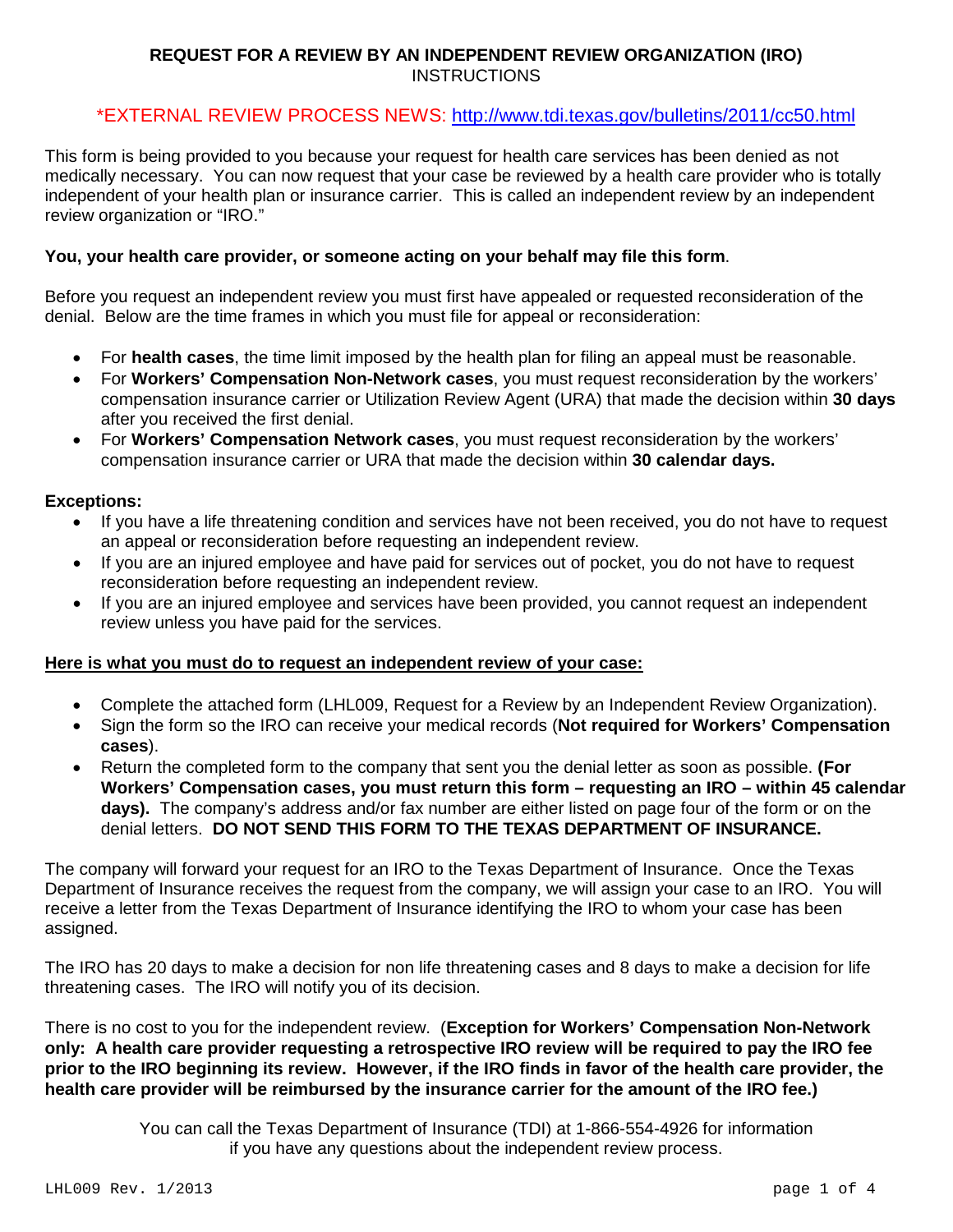Pursuant to 28 TAC §19.1710, this form is prescribed by TDI.

**COMPLETE THIS FORM BY TYPING OR PRINTING THE INFORMATION WITH BLACK INK**

| <b>REQUEST FORM</b><br><b>REQUEST FOR A REVIEW BY AN INDEPENDENT REVIEW ORGANIZATION</b>                                                                                   |                                                                                                             |
|----------------------------------------------------------------------------------------------------------------------------------------------------------------------------|-------------------------------------------------------------------------------------------------------------|
|                                                                                                                                                                            |                                                                                                             |
| Today's Date:                                                                                                                                                              |                                                                                                             |
|                                                                                                                                                                            |                                                                                                             |
| <b>Name of Party Requesting IRO:</b>                                                                                                                                       | Relationship to the Patient or Injured Employee:                                                            |
|                                                                                                                                                                            | (Check one)<br>$\square$ Self                                                                               |
| Print Last Name, First Name and Middle Initial                                                                                                                             | $\Box$ Person acting on behalf of patient or injured employee                                               |
|                                                                                                                                                                            | $\Box$ Provider acting on behalf of patient or injured employee<br>$\Box$ Provider that received the denial |
|                                                                                                                                                                            | □ Sub claimant (Workers' Compensation only)                                                                 |
| <b>REASON FOR REQUEST FOR REVIEW BY AN IRO</b>                                                                                                                             |                                                                                                             |
| Is the condition life-threatening?                                                                                                                                         | Is the review ordered by a Court?                                                                           |
| Check one:<br>$\Box$ Yes $\Box$ No                                                                                                                                         | Check one:<br>$\Box$ Yes $\Box$ No                                                                          |
| (This question does not apply if services have been received)                                                                                                              |                                                                                                             |
| <b>DENIED SERVICES</b>                                                                                                                                                     |                                                                                                             |
| Describe the health care services that are being denied (include dates only if services have been performed):                                                              |                                                                                                             |
|                                                                                                                                                                            |                                                                                                             |
|                                                                                                                                                                            |                                                                                                             |
| PATIENT/INJURED EMPLOYEE INFORMATION                                                                                                                                       |                                                                                                             |
|                                                                                                                                                                            |                                                                                                             |
| Health Plan or Claim Identification Number:<br>(This number is usually found on the patient's ID card for health plans. The number identifies the patient to the insurance |                                                                                                             |
| carrier. Enter the DWC claim number for workers' compensation cases.)                                                                                                      |                                                                                                             |
|                                                                                                                                                                            |                                                                                                             |
| Date of Birth: (month) ______________ (day) _______ (year) _______ Sex______                                                                                               |                                                                                                             |
|                                                                                                                                                                            |                                                                                                             |
|                                                                                                                                                                            |                                                                                                             |
|                                                                                                                                                                            |                                                                                                             |
|                                                                                                                                                                            |                                                                                                             |
|                                                                                                                                                                            |                                                                                                             |
|                                                                                                                                                                            |                                                                                                             |
|                                                                                                                                                                            |                                                                                                             |
|                                                                                                                                                                            |                                                                                                             |
|                                                                                                                                                                            |                                                                                                             |
|                                                                                                                                                                            |                                                                                                             |
|                                                                                                                                                                            |                                                                                                             |

## **THIS FORM MUST BE RETURNED TO THE COMPANY THAT ACTUALLY ISSUED THE DENIAL. DO NOT RETURN THIS FORM TO TDI.**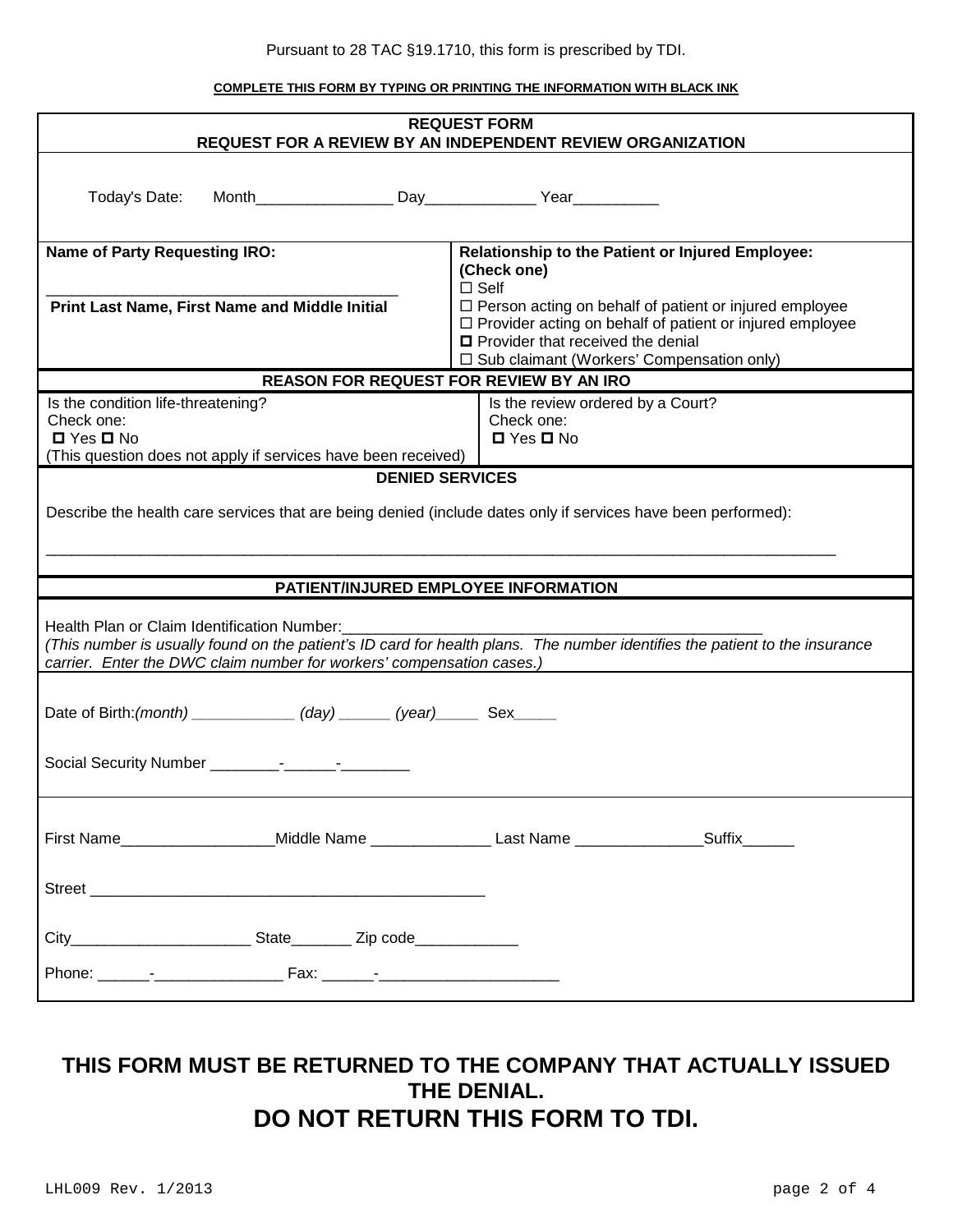#### Pursuant to 28 TAC §19.1710, this form is prescribed by TDI.

#### **COMPLETE THIS FORM BY TYPING OR PRINTING THE INFORMATION WITH BLACK INK**

| PROVIDER THAT RECEIVED THE DENIAL                                                                  |  |
|----------------------------------------------------------------------------------------------------|--|
|                                                                                                    |  |
| Federal Tax Identification Number ____________________________                                     |  |
|                                                                                                    |  |
|                                                                                                    |  |
|                                                                                                    |  |
| PROVIDER ACTING ON PATIENT'S/INJURED EMPLOYEE'S BEHALF (IF APPLICABLE)                             |  |
|                                                                                                    |  |
|                                                                                                    |  |
|                                                                                                    |  |
|                                                                                                    |  |
|                                                                                                    |  |
| PERSON ACTING ON PATIENT or INJURED EMPLOYEE'S BEHALF (IF APPLICABLE)                              |  |
| First Name_______________________Middle Name _______________Last Name ____________Suffix__________ |  |
| Relation to patient _____________________________                                                  |  |
|                                                                                                    |  |
| City______________________________State________Zip _______________                                 |  |
|                                                                                                    |  |

# **THIS FORM MUST BE RETURNED TO THE COMPANY THAT ACTUALLY ISSUED THE DENIAL. DO NOT RETURN THIS FORM TO TDI.**